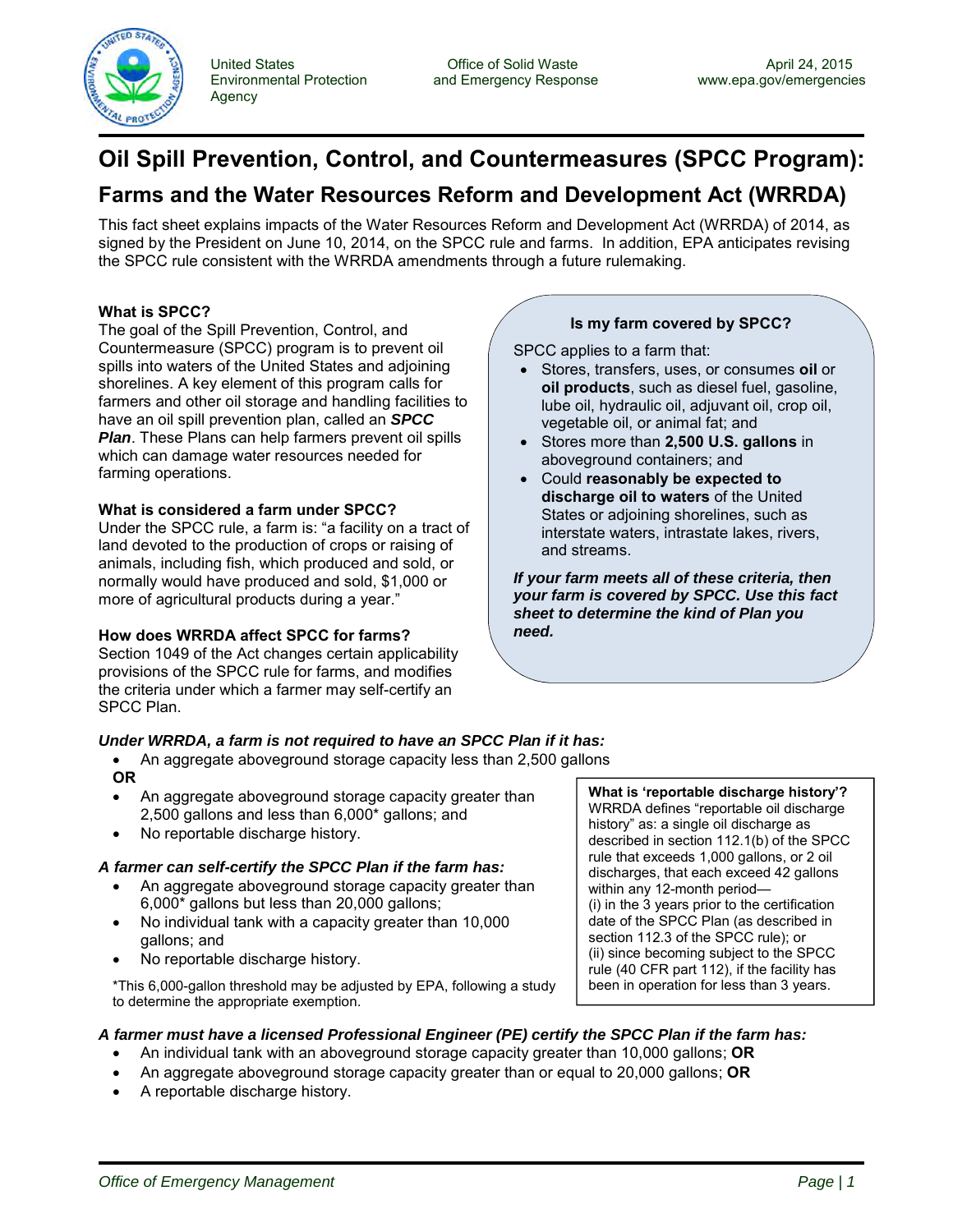#### **Will these thresholds change in the future?**

WRRDA provides for EPA to work with USDA to conduct a study to determine the appropriate applicability threshold for farms, based on a significant risk of discharge to water. The threshold quantity must be not more than 6,000 gallons and not less than 2,500 gallons. The study is scheduled to be completed by June 2015. EPA will then promulgate a rule amending the SPCC requirements to adjust the applicability thresholds.

#### **Under WRRDA, how do I determine what certification is required for my farm's SPCC Plan?**

If your farm is subject to the SPCC rule (see the *"Is my farm covered by SPCC?"* text box on the previous page for applicability criteria):

#### 1. Calculate your *aggregate aboveground oil storage capacity*:

Do not count:

- All containers on separate parcels that have a capacity that is 1,000 gallons or less;
- Containers storing heating oil used solely at a single-family residence (e.g., your personal residence as the farm owner or operator);
- Pesticide application equipment or related mix containers (with adjuvant oil);
- Any milk and milk product container and associated piping and appurtenance;
- Completely buried oil tanks (underground storage tanks or USTs) and associated piping and equipment that are subject to all of the technical requirements under EPA's underground storage tank regulations at 40 CFR part 280 or 281;
- Containers holding animal feed ingredients approved for use in livestock feed by the Commissioner of the Food and Drug Administration (FDA).

2. Review your *reportable discharge history*. (See the *"What is 'reportable discharge history'?"* text box on the previous page)

3. Use the following flowchart to determine what kind of certification is needed for your farm's SPCC Plan.